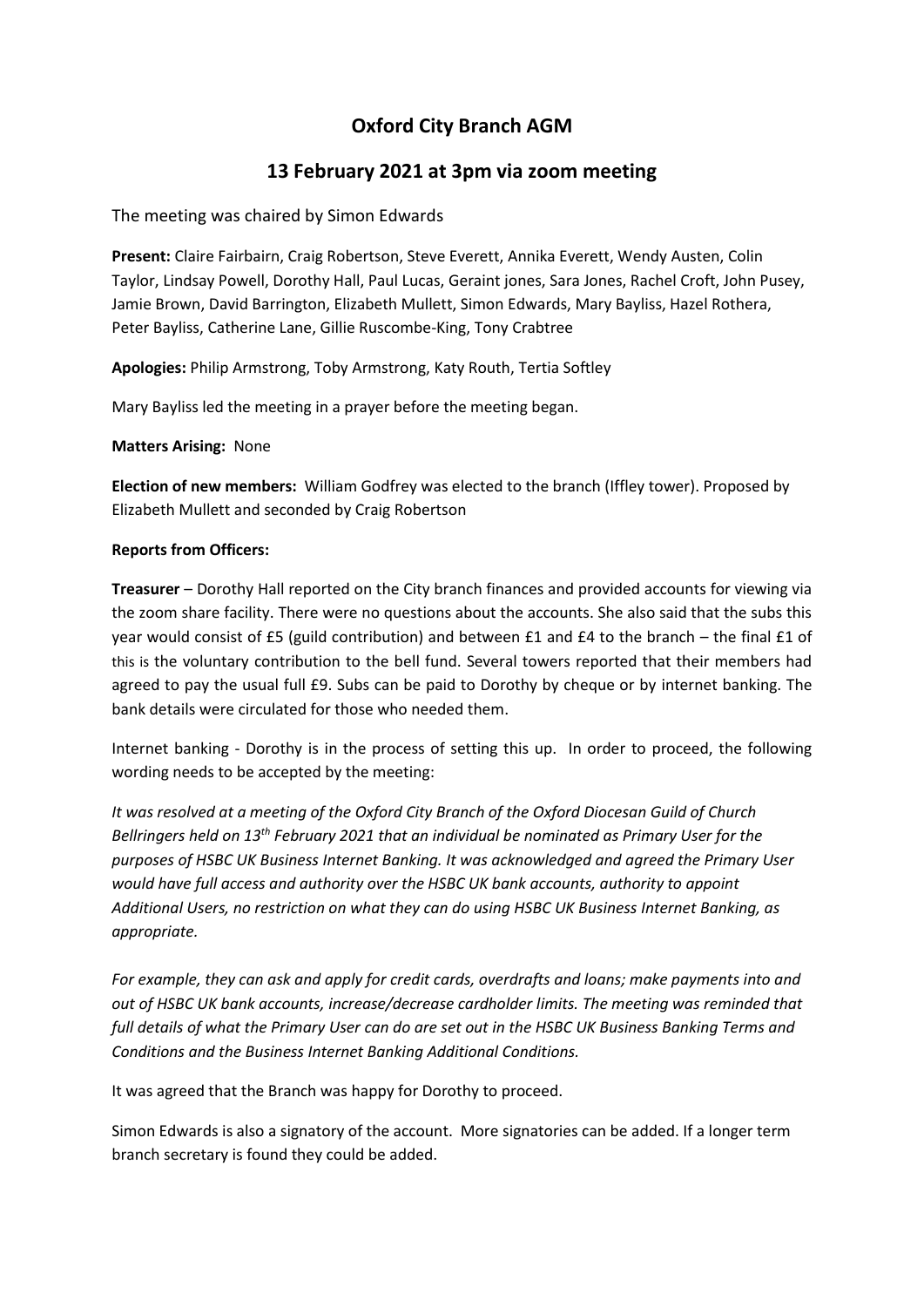**Branch Representative report:** Lindsay Powell said there had been lots of work going on at Guild level to work out what support may be needed by branches when we return to ringing. The Guild website is being updated and there are lots of links to resources and webinars there. Lindsay handed over to the Guild Master Katie Lane to give more detail of what is being planned. Katie said there is a big piece of work being carried out between the Central Council of Church Bell Ringers and the Association of Ringing Teachers to produce a recovery toolbox. The Guild Steward will be circulating this and other relevant information via branch secretaries. A series of meetings have been set up between the Guild and representatives of Branches to understand what support branches and towers may need. There is ongoing work to identify Recovery Champions within branches. Please watch your emails closely and have a look at the ODG website resources. There are some concerns that some churches may not re-open. Nothing is known for sure yet, but online services have proved popular. This could affect some churches with bells and the situation is being monitored. It's useful to stay in touch with the local clergy and PCCs in case any of our churches are at risk, and involve the Guild at an early stage.

#### **Election of Officers:**

**Chair:** Simon Edwards was willing to stand again and there were no other nominations. Proposed Lindsay Powell, Seconded Steve Everett and duly elected.

**Vice-Chair:** Paul Lucas was willing to stand again and there were no other nominations. Proposed Simon Edwards and seconded Wendy Austin and duly elected.

**Branch Secretary:** This post is now vacant. There were no volunteers so Lindsay Powell said she would volunteer to take the role on temporarily. Proposed by Dorothy Hall, seconded Simon Edwards and duly elected. Rachel Croft said she may be able to take the role on going forward. Lindsay and Rachel to arrange a virtual meeting to discuss further.

**Treasurer:** Dorothy Hall was willing to stand again. There were no other nominations. Proposed Craig Robertson, seconded Lindsay Powell and duly elected.

**Ringing Master:** This post has been vacant. Steve Everett said he was prepared to take the role on temporarily while he was living in the UK. Proposed Wendy Austen, seconded John Pusey and duly elected.

**Branch Representatives:** There are two posts. Lindsay Powell said she was prepared to stand again, proposed by Simon Edwards, seconded by Craig Robertson. Elizabeth Mullett was proposed as the second branch rep by Lindsay Powell and seconded by Paul Lucas. Both were duly elected.

**Auditor:** Katherine Stonham was prepared to stand again. Proposed by Lindsay Powell, seconded by Simon Edwards and duly elected.

#### **AOB:**

**New Ringing Master –** Steve Everett said he had some ideas for moving forward. Initially a monthly virtual branch practice, starting the first or second Saturday in March. Details to be circulated. He wants to foster a culture which encourages learning, mentoring, finding the appropriate learning for the individuals, and more cross tower work. He hopes everyone will remember that learning is